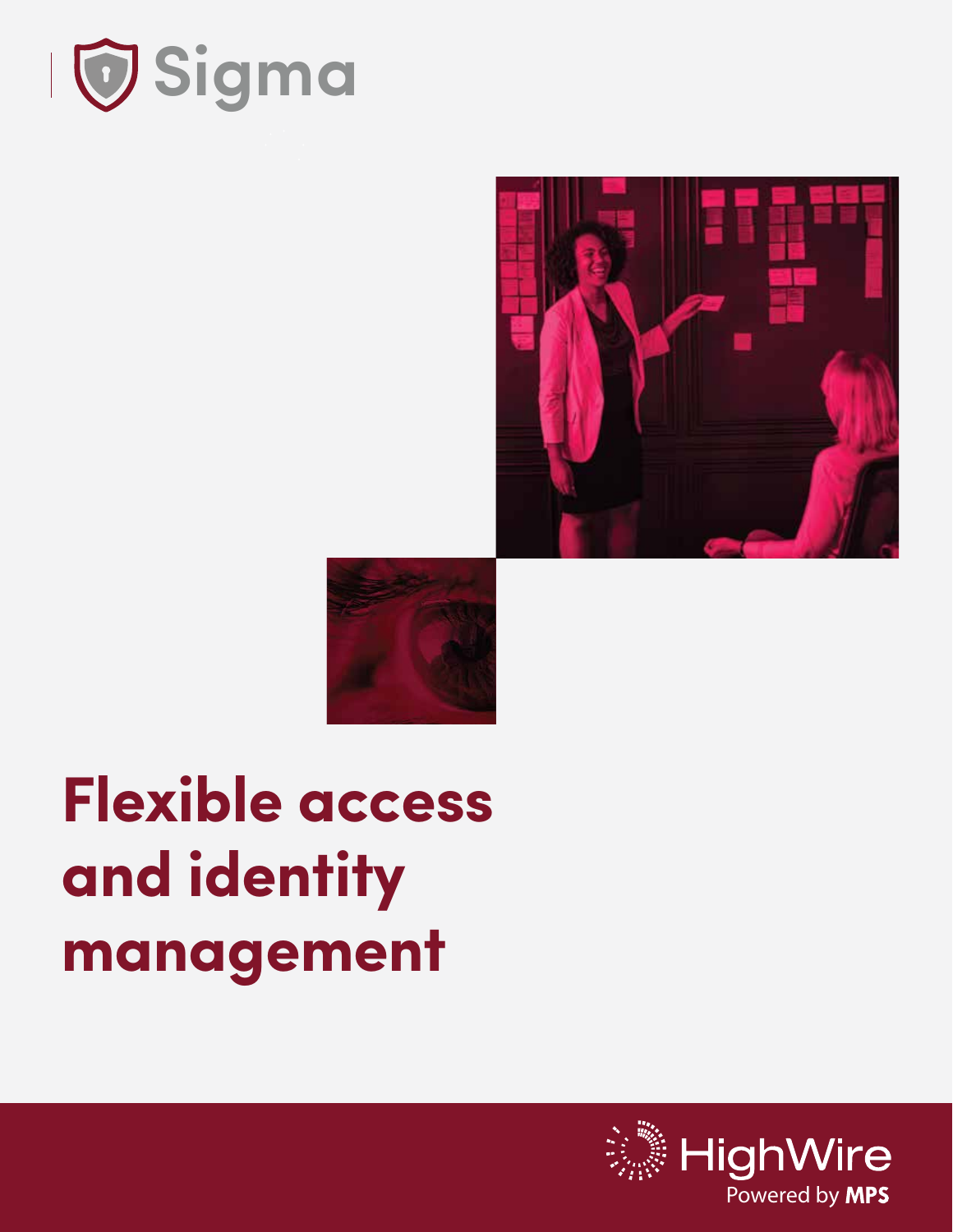## Seamless access for readers and centralized control for administrators

Sigma lets you keep control of your content without compromising accessibility, enabling fast and easy access to content for users and maximizing value for publishers with a centralized, flexible and open service for authentication, licensing and reporting.

The Sigma Admin UI provides self-service capabilities for publishers to manage accounts, licenses and reports. Institutional administrators, such as librarians, can download COUNTER usage reports. Readers and researchers benefit from frictionless, single-sign-on access across sites.

Sigma supports comprehensive models of complex hierarchical relationships amongst institutions. The flexible licensing model supports a wide variety of business models. Licenses can grant access to the desired level of granularity such as individual articles, issues, volumes, and chapters.

Sigma includes built-in reports and integrations with third-party tool, providing insight into usage patterns to enable better business decisions. Third-party integrations can be enabled through Sigma's fully featured API: for example CRMs, eCommerce, and proprietary back-end systems.

HighWire has a long history of championing seamless, remote access to knowledge. As well as spearheading what is now the industry standard method of delivering free access to scholarly content to developing economies, HighWire also worked in partnership with Google to co-develop Campus Activated Subscriber Access (CASA), allowing researchers to access content off-campus: any time, anywhere, from any device, and any source.

"It gives us the ability to offer up our extensive **collection of content to faculty, students and professionals instantaneously and with ease, as well as providing us with valuable insight and data to inform our publishing process."**

**Pascal Schwarzer, VP Digital Development, Springer**

### **Features and benefits**

- **C** Centralized institutional administrator view across all profiles, users and analytics.
- Vendor-agnostic: can be used to provide access management for any sites, whether hosted by HighWire or not.
- Helps you understand usage patterns to make better business decisions.
- Enables single sign-on and remote access across multiple sites for your readers.
- **Templates for license agreements and voucher** codes.
- $\bullet$  Integration with external SSO.